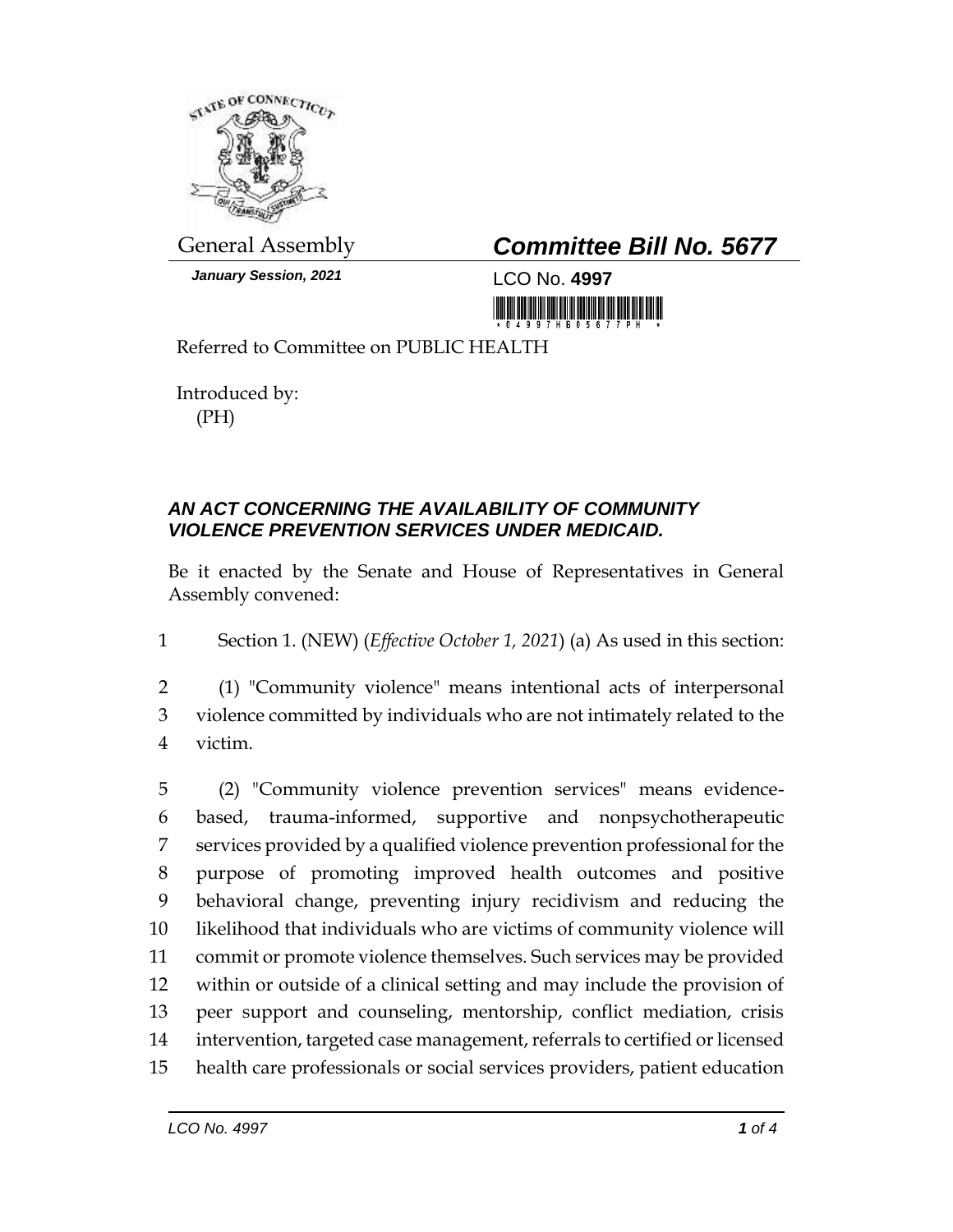or screening services to victims of community violence.

 (3) "Prevention professional" has the same meaning as defined by the National Uniform Claim Committee (NUCC) under NUCC Code Number 405300000X or its successor.

 (4) "Qualified violence prevention professional" means a prevention professional who meets all of the conditions specified in subsection (c) of this section.

 (b) (1) On or before July 1, 2022, the Commissioner of Social Services, in consultation with the Commissioner of Public Health, shall amend the Medicaid state plan to make community violence prevention services available, to the extent permitted by federal law, to any Medicaid beneficiary who has: (A) Received medical treatment for an injury sustained as a result of an act of community violence, and (B) been referred by a certified or licensed health care provider or social services provider to receive community violence prevention services from a qualified violence prevention professional, after such provider determines such beneficiary to be at elevated risk of a violent injury or retaliation resulting from another act of community violence.

 (2) The Commissioner of Social Services shall seek any federal approvals necessary to implement this section, including, but not limited to, any state plan amendments or federal waivers by the federal Centers for Medicare and Medicaid Services. This subsection shall be implemented only to the extent that federal financial participation is available, and any necessary federal approvals have been obtained.

 (c) Any prevention professional seeking certification as a qualified violence prevention professional shall:

 (1) Complete at least six months of full-time equivalent experience in providing community violence prevention services through employment, volunteer work or as part of an internship experience;

 (2) Complete an accredited training and certification program for qualified violence prevention professionals, approved in accordance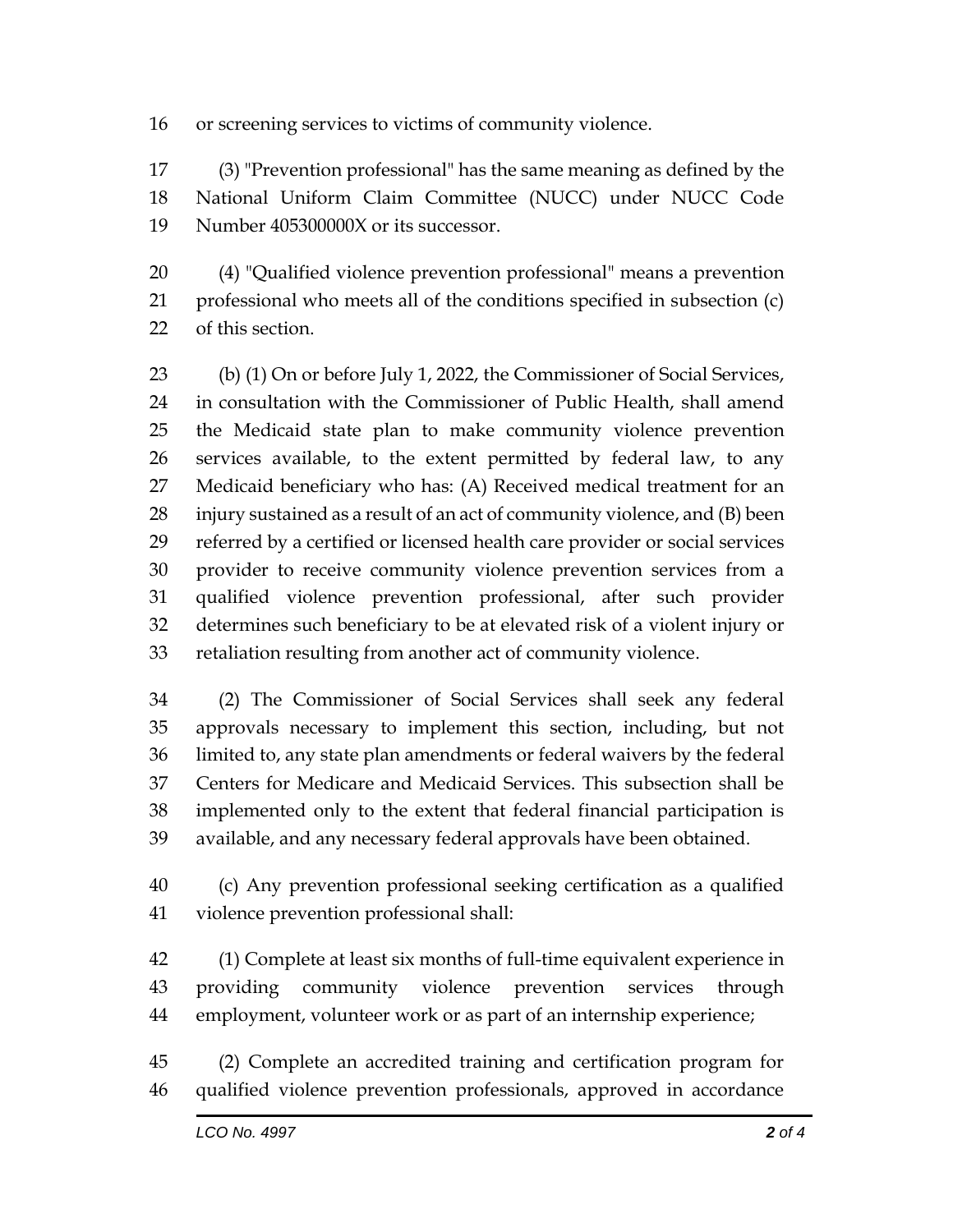with subsection (d) of this section, or be certified as a violence prevention professional by the Health Alliance for Violence Intervention prior to October 1, 2021;

 (3) Complete annually at least four hours of continuing education, offered by the Health Alliance for Violence Intervention or any other provider approved by the Commissioner of Public Health, in the field of community violence prevention services; and

 (4) Satisfy any other requirements established by the Commissioner of Public Health for certification as a qualified violence prevention professional.

 (d) On or before January 1, 2022, the Department of Public Health shall approve at least one governmental or nongovernmental accrediting body with expertise in community violence prevention services to review and approve training and certification programs for qualified violence prevention professionals. The accrediting body shall approve programs that such body determines, in its discretion, will adequately prepare individuals to provide community violence prevention services to individuals who are victims of community violence. Such programs shall include at least thirty-five hours of training, collectively addressing all of the following:

 (1) The profound effects of trauma and violence and the basics of trauma-informed care;

 (2) Community violence prevention strategies, including, but not limited to, conflict mediation and retaliation prevention related to community violence;

(3) Case management and advocacy practices; and

 (4) Patient privacy and the federal Health Insurance Portability and Accountability Act of 1996, P.L. 104-191, as amended from time to time, (HIPAA).

(e) Any entity that employs or contracts with a qualified violence